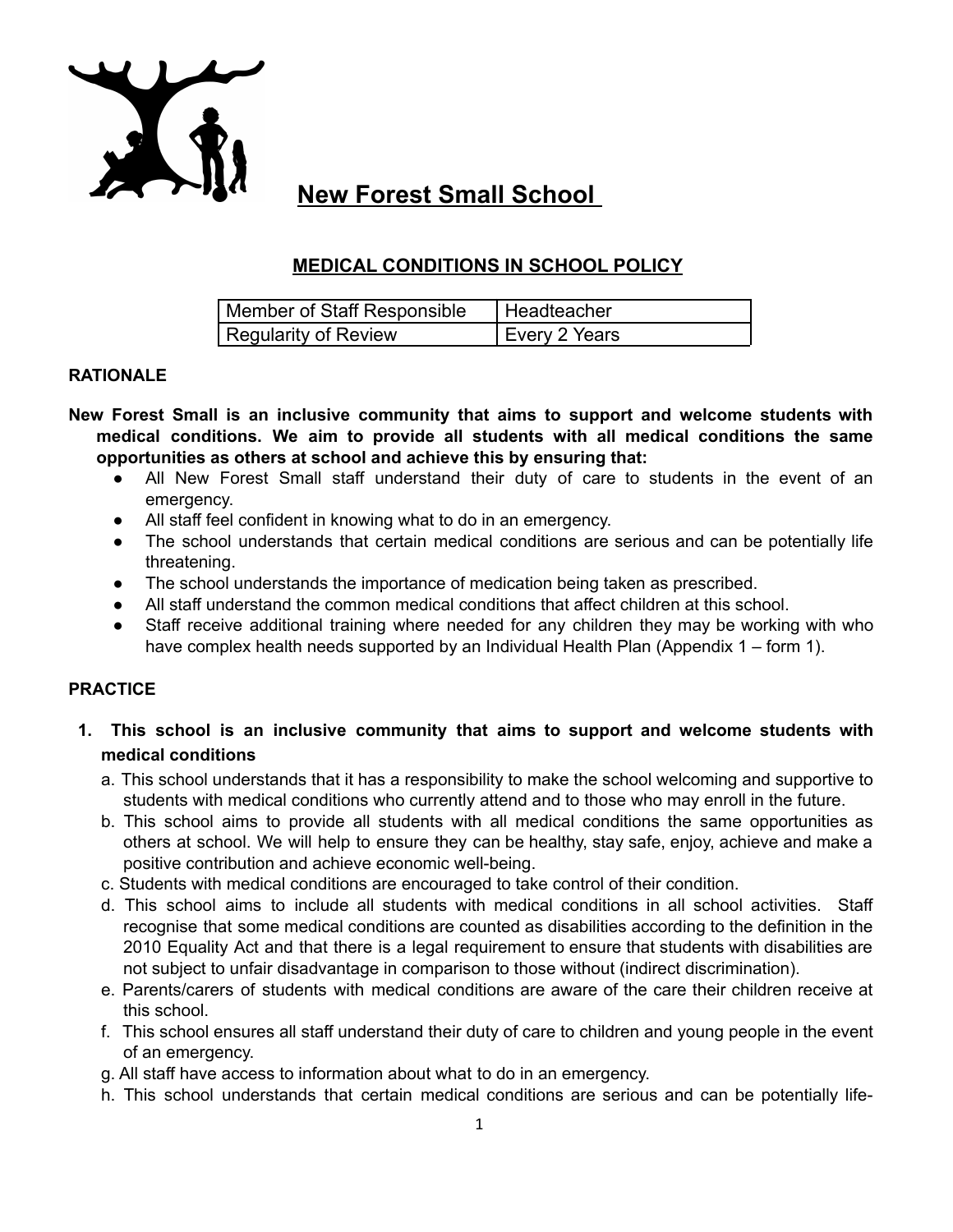threatening.

- i. All staff have an understanding of the common medical conditions that may affect children at this school.
- j. Staff receive regular updates. The Head Teachers are responsible for ensuring staff receive regular updates.
- k. The medical conditions policy is understood and followed by the whole school.
- **2. The medical conditions policy is supported by a clear communication plan for staff, parents/carers and other key stakeholders to ensure its full implementation**
	- a. School staff are informed and regularly reminded about the school's medical conditions policy:
	- b. Through the staff induction pack and staff meetings.
	- c. Through scheduled medical conditions updates.
	- d. Supply and temporary staff are informed of the policy and their responsibilities including who is the designated person, any medical needs or Individual Health Plans related to the children in their care and how to respond in emergencies.
	- e. Staff are made aware of any Individual Health Plans as they relate to their teaching/supervision groups. This is a role for the designated person.
- **3. Relevant staff understand and are updated in what to do in an emergency for the most common serious medical conditions at this school**
	- a. Relevant staff at this school are aware of the most common serious medical conditions at this school.
	- b. Staff at this school understand their duty of care to students both during, and at either side of the school day in the event of an emergency. In an emergency situation school staff are required under common law duty of care to act like any reasonably prudent parent/carer. This may include administering medication.
	- c. Staff receive updates at least once a year for asthma and other medical needs where necessary and needed and know how to act in an emergency. Additional training is prioritized for key staff members who work with children who have specific medical conditions supported by an Individual Health Plan (Appendix 1 Form 1)
	- e. This school uses Individual Health Plans to inform the appropriate staff of students with complex health needs in their care who may need emergency help.
	- f. This school has procedures in place so that a copy of the student's Individual Health Plan is sent to the emergency care setting with the student. On occasions when this is not possible, the form is sent (or the information on it is communicated) to the hospital as soon as possible.
	- g. If a student needs to be taken to hospital, a member of staff will always accompany them and will stay with them until a parent arrives. This school will try to ensure that the staff member will be one the student knows. The staff member concerned should inform the Head Teachers.

# **4. The school has clear guidance on the administration of medication at school and this can be found in the Administration of Medicines Policy.**

# **5. This school has clear guidance about record keeping for students with medical conditions**

# **Enrolment forms**

a. Parents/carers at this school are asked if their child has any medical conditions. It is the parents/carers responsibility to notify the school of their child's medical conditions and support needed and to keep the school updated when there are changes in their medical needs or condition.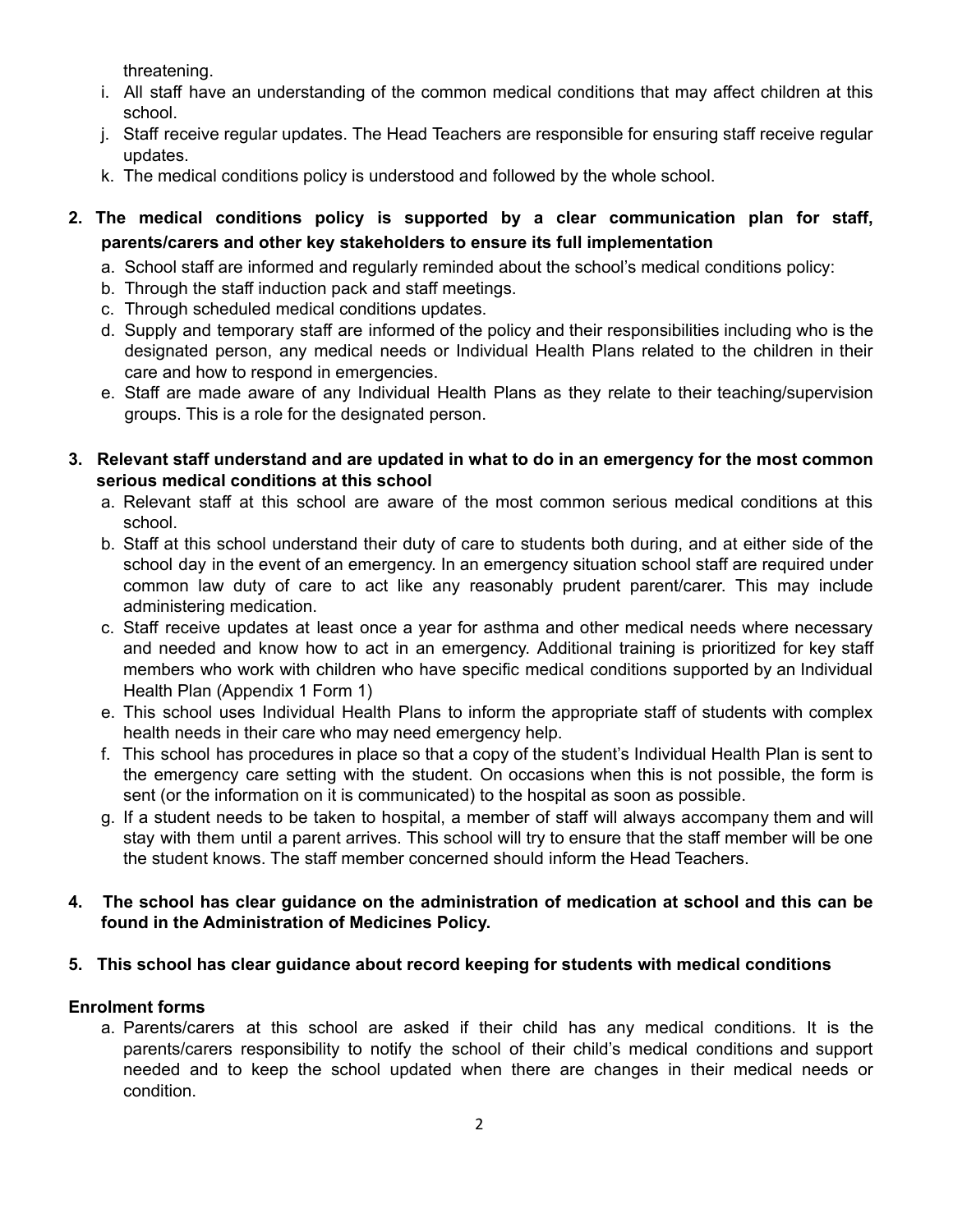b. If a student has a short-term medical condition that requires medication during school hours (e.g. antibiotics to cover a chest infection), a medication form plus explanation is sent to the student's parents/carers to complete.

# **Individual Health Plans (Appendix1 Form 1)**

#### *Drawing up Individual Health Plans*

- c. This school uses an Individual Health Plan for children with complex health needs to record important details about the individual children's medical needs at school, their triggers, signs, symptoms, medication and other treatments. Further documentation can be attached to the Individual Health Plan if required, (see Appendix 1 Form 1)
- d. It is the parent's responsibility to fill in the Individual Health Plan and return the completed form to the office. If the office does not receive an Individual Health Plan, all school staff should follow standard first aid measures in an emergency. The Office Administrator will be responsible for contacting the parent/carer if health information has not been returned. If an Individual Health Plan has not been completed, the Office Administrator will contact the parents/carer to organize a meeting for the plan to be completed.
- e. The finalised plan will be given to parents/carers, and relevant school staff.
- f. This school ensures that a relevant member of school staff is present, if required, to help draw up an individual health plan for students with complex health or educational needs.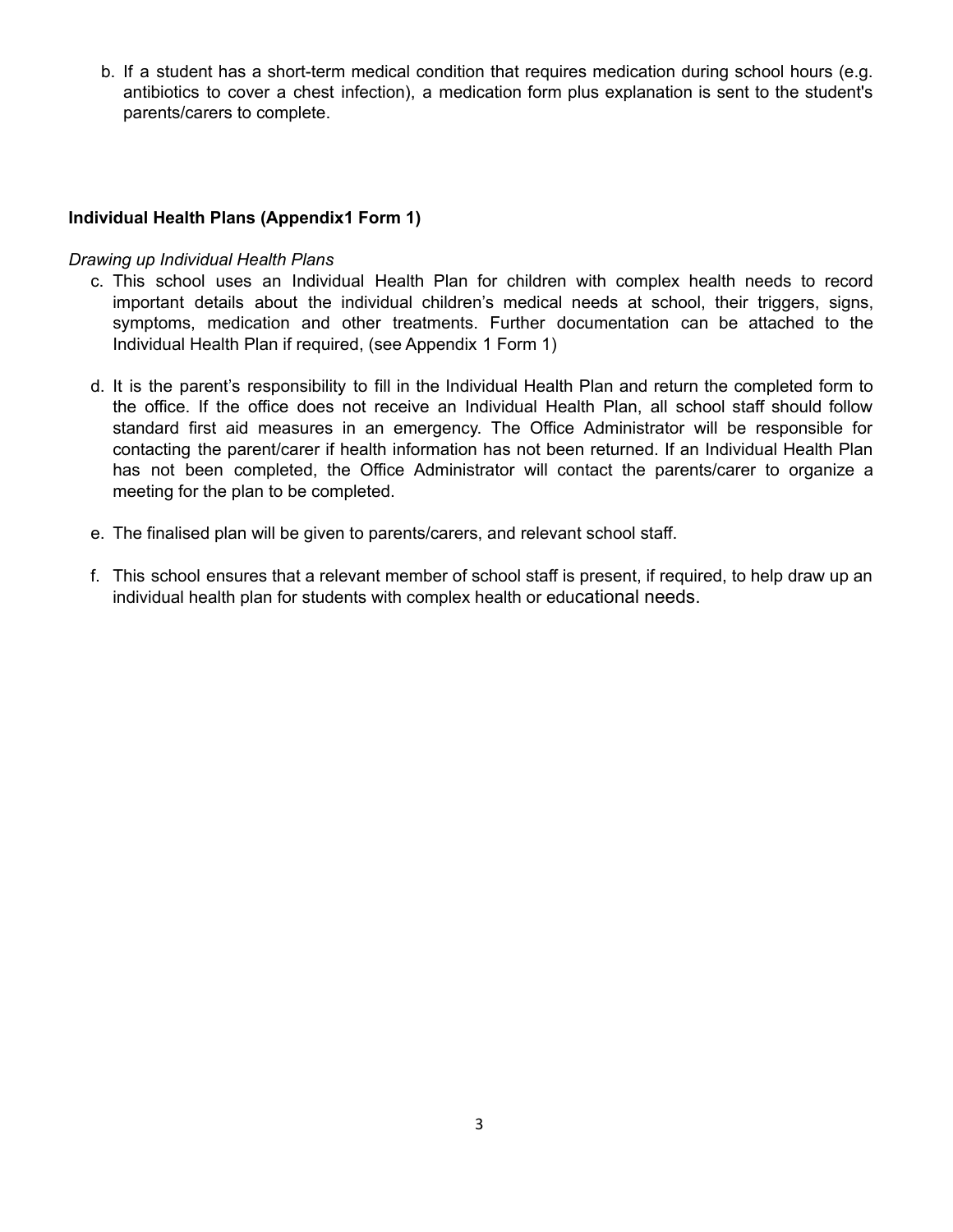# New Forest Small School's process for developing Individual Healthcare Plans (IHCP).

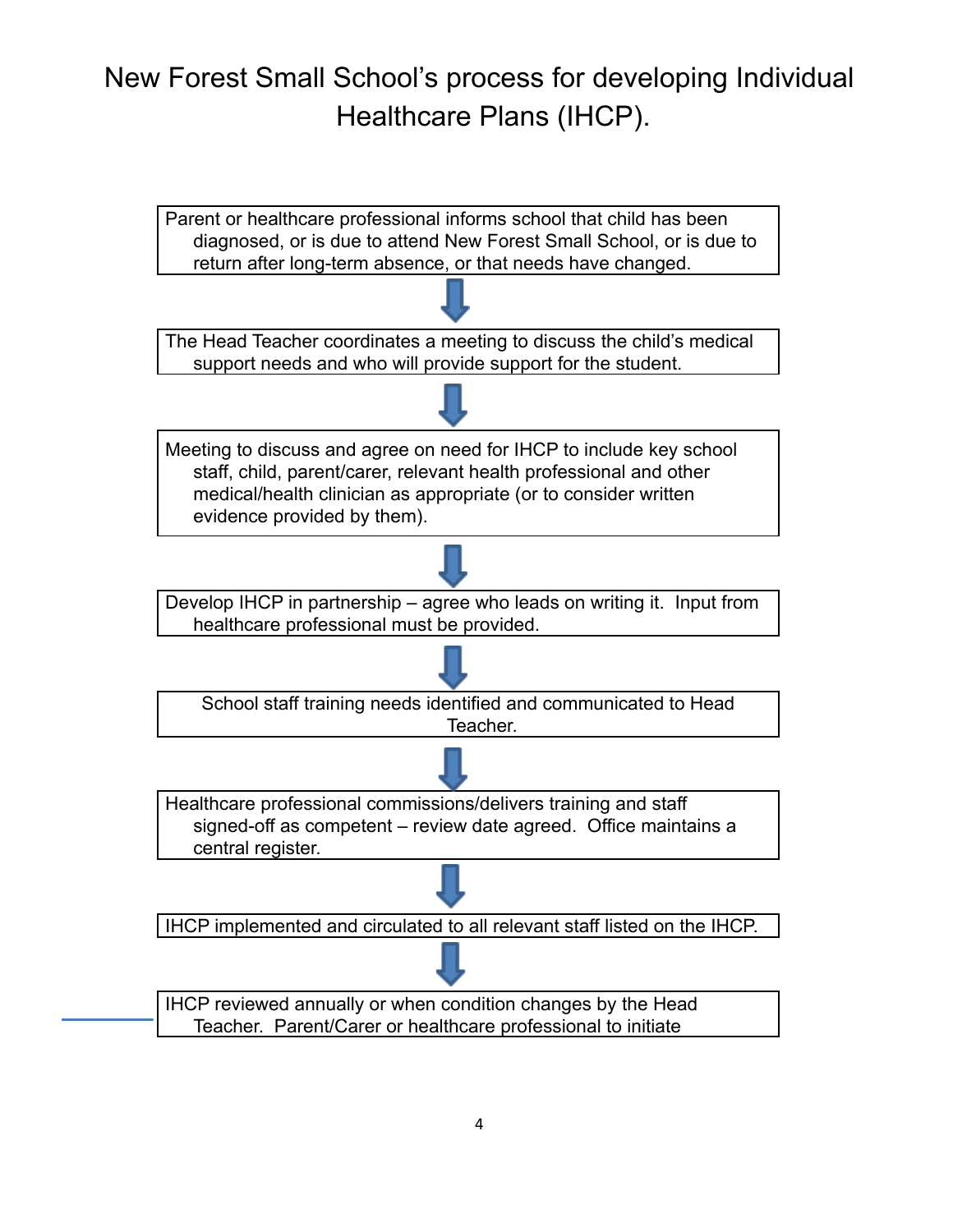# **School Individual Health Plan register**

- g. Individual Health Plans are used to create a centralised register of students with complex health needs. An identified member of school staff has responsibility for the register at this school. A procedure is in place to ensure that the child's record, contact details and any changes to the administration of medicines, condition, treatment or incidents of ill health in the school is updated on the schools record system.
- h. The responsible member of school staff follows up with the parents/carers and health professional if further detail on a student's Individual Health Plan is required or if permission or administration of medication is unclear or incomplete.

# **Ongoing communication and review of Individual Health Plans**

i. Parents/carers at this school are regularly reminded to update their child's Individual Health Plan if their child has a medical emergency or if there have been changes to their symptoms (getting better or worse), or their medication and treatments change. Each Individual Health Plan will have a review date.

Parents/carers have a designated route/person to direct any additional information, letters or health guidance to in order that the necessary records are altered quickly and the necessary information disseminated.

# **Storage and access to Individual Health Plans**

- j. Parents/carers and students (where appropriate) at this school are provided with a copy of the student's current agreed Individual Health Plan.
- k. When a member of staff is new to a student group, for example due to staff absence, the school makes sure that they are made aware of the Individual Health Plans and needs of the students in their care.
- l. This school ensures that all staff protect students confidentiality.
- m. This school informs parents/carers that the Individual Health Plan would be sent ahead to emergency care staff, should an emergency happen during school hours or at a school activity outside the normal school day. This is included on the Individual Health Plan.
- n. The information in the Individual Health Plan will remain confidential unless needed in an emergency.

# **Use of Individual Health Plans**

Individual Health Plans are used by this school to:

- Inform the appropriate staff about the individual needs of a student with a complex health need in their care.
- Identify important individual triggers for students with complex health needs at school that bring on symptoms and can cause emergencies. This school uses this information to help reduce the impact of triggers.
- Ensure this school's emergency care services have a timely and accurate summary of a student's current medical management and healthcare in an emergency

# **Consent to administer medicines**

o. If a student requires regular prescribed medication at school, parents/carers are asked to provide consent on their child's medication plan giving the student or staff permission to administer medication on a regular/daily basis, if required. This form is completed by parents/carers for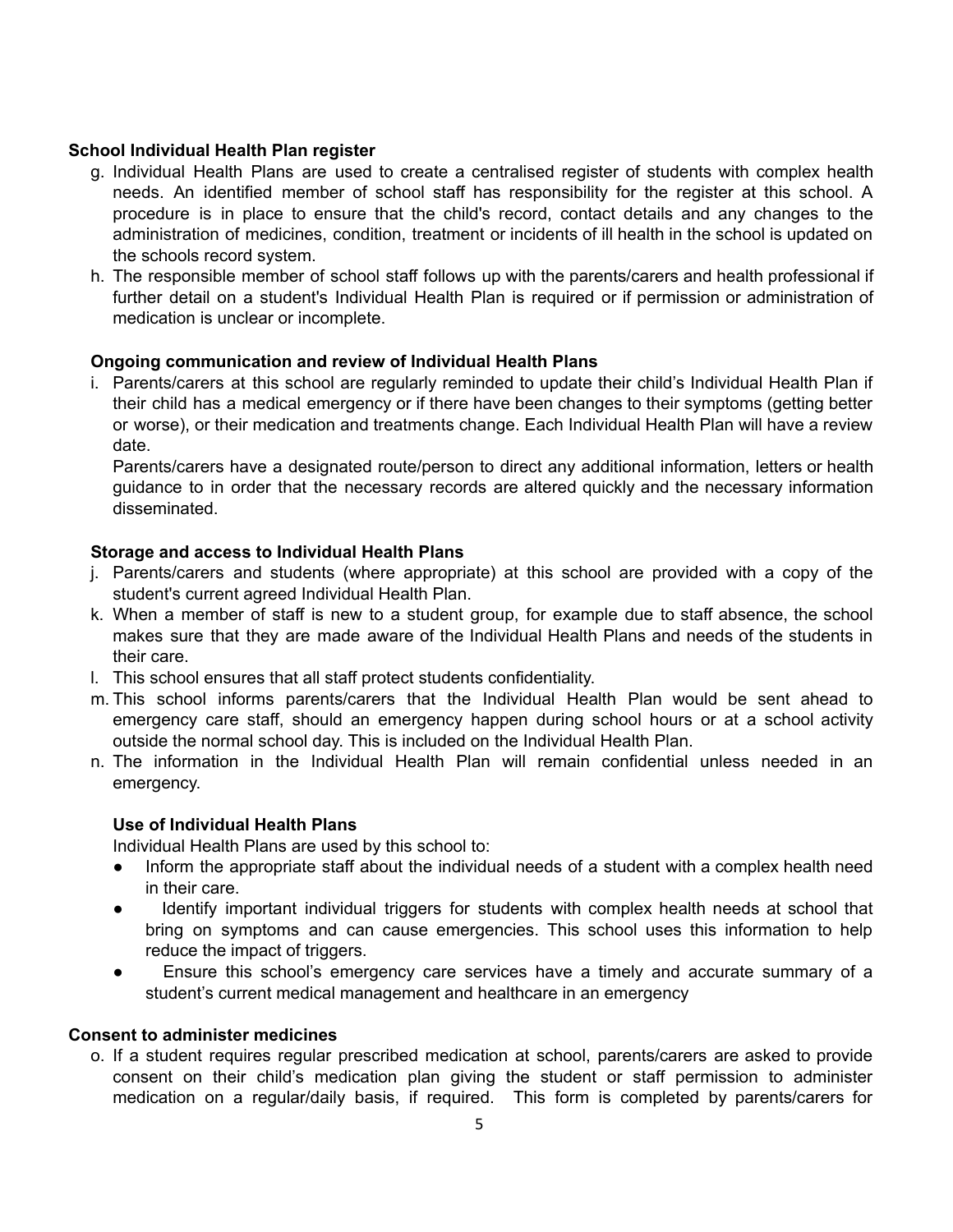students taking short courses of medication.

p. All parents/carers of students with a complex health need who may require medication in an emergency are asked to provide consent on the Individual Health Plan for staff to administer medication.

#### **Residential visits**

- q. Parents/carers are sent a residential visit form to be completed and returned to school before their child leaves for an overnight or extended day visit. This form requests up-to-date information about the student's current condition and their overall health. This provides essential and up-to-date information to relevant staff and school supervisors to help the student manage their condition whilethey are away. This includes information about medication not normally taken during school hours.
- r. All residential visit forms are taken by the relevant staff member on visits where medication is required. These are accompanied by a copy of the student's individual health plan.
- s. All parents/carers of students with a medical condition attending a school trip or overnight visit are asked for consent, giving staff permission to supervise administration of medication at night or in the morning if required.
- t. The residential visit form also details what medication and what dose the student is currently taking at different times of the day. It helps to provide up-to-date information to relevant staff and supervisors to help the student manage their condition while they are away. A copy of the Individual Health Plan and equipment/medication must be taken on off-site activities.

#### **Record of Awareness Raising Updates and Training**

- u. This school holds updates on common medical conditions once a year. A record of the content and attendance of the medical condition training is kept by the school and reviewed every 12 months to ensure all new staff receive updates.
- v. All school staff who volunteer or who are contracted to administer emergency medication are provided with training, if needed, by a specialist nurse, doctor or school nurse. The school keeps a register of staff who have had the relevant training, it is the school's responsibility to arrange this.
- w. This school risk assesses the number of first aiders it needs and ensures that the first aiders are suitably trained to carry out their responsibilities.
- **6. This school ensures that the whole school environment is inclusive and favourable to students with medical conditions. This includes the physical environment, as well as social, sporting and educational activities. Reasonable adjustments will be made wherever possible to enable students with medical conditions to participate in school life and to minimise disadvantage.**

#### **Physical environment**

- a. This school is committed to providing a physical environment that is as accessible as possible to students with medical conditions.
- b. This school aims to meet the needs of students with medical conditions and to ensure that the physical environment at this school is as accessible as possible.
- c. This school's commitment to an accessible physical environment includes out-of-school; it also recognises that this may sometimes mean changing activities or locations.

#### **Social interactions**

- d.This school ensures the needs of students with medical conditions are adequately considered to ensure their involvement in structured and unstructured social activities, including during breaks and before and after school.
- e.This school ensures the needs of students with medical conditions are adequately considered to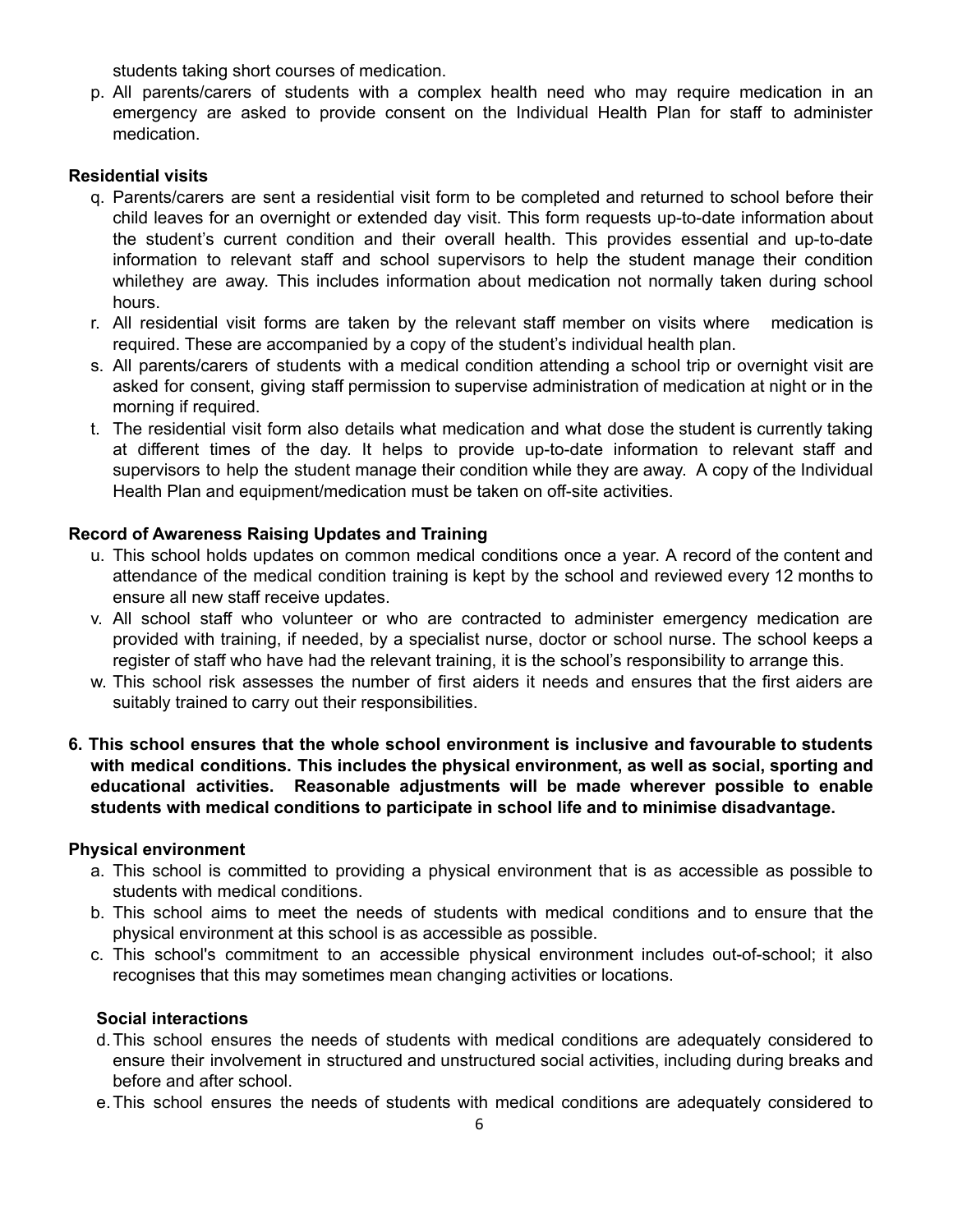ensure they have access to extended school activities such as school discos, school plays, after school clubs and residential visits.

- f. All staff at this school are aware of the potential social problems that students with medical conditions may experience. Staff use this knowledge to try to prevent and deal with problems in accordance with the school's anti-bullying and behaviour policies.
- g.Staff use opportunities such as personal, social and health education (PSHE) lessons to raise awareness of medical conditions amongst students and to help create a positive social environment.

# **Exercise and physical activity**

- h. This school understands the importance of all students taking part in sports, games and activities.
- i. This school seeks to ensure all classroom teachers, PE teachers and sports coaches make appropriate adjustments to sports, games and other activities to make physical activity accessible to all students.
- j. This school seeks to ensure that all classroom teachers, PE teachers and sports coaches understand that if a student report they are feeling unwell, the teacher should seek guidance before considering whether they should take part in an activity.
- k. Teachers and sports coaches are aware of students in their care who have been advised, by a healthcare professional, to avoid or to take special precautions with particular activities.
- l. This school ensures all PE teachers, classroom teachers and school sports coaches are aware of the potential triggers for students' medical conditions when exercising and how to minimise these triggers.
- m.This school seeks to ensure that all students have the appropriate medication or food with them during physical activity and that students take them when needed.
- n. This school ensures all students with medical conditions are actively encouraged to take part in out-of- school clubs and team sports.

#### **Risk Assessments**

- o.Risk assessments are carried out by this school prior to any out-of-school visit or off site provision and medical conditions are considered during this process. This school considers: how all students will be able to access the activities proposed; how routine and emergency medication will be stored and administered, where help can be obtained in an emergency, and any other relevant matters.
- p.This school understands that there may be additional medication, equipment or other factors to consider when planning residential visits or off site activities. This school considers additional medication and facilities that are normally available at school.
- q.This school ensures risk assessments are carried out by an external provider qualified to do so before students start any work experience or off-site educational placement. It is this school's responsibility to ensure that the placement is suitable, including travel to and from the venue for the student. Permission is sought from the student and their parents/carers before any medical information is shared with an employer or other education provider.

# **7. Each member of the school and health community knows their roles and responsibilities in maintaining an effective medical conditions policy**

- a. This school works in partnership with all interested and relevant parties including school staff, and community healthcare professionals and any relevant emergency practitioners to ensure the policy is planned, implemented and maintained successfully.
- b. The following roles and responsibilities are used for the medical conditions policy at this school.

These roles are understood and communicated regularly.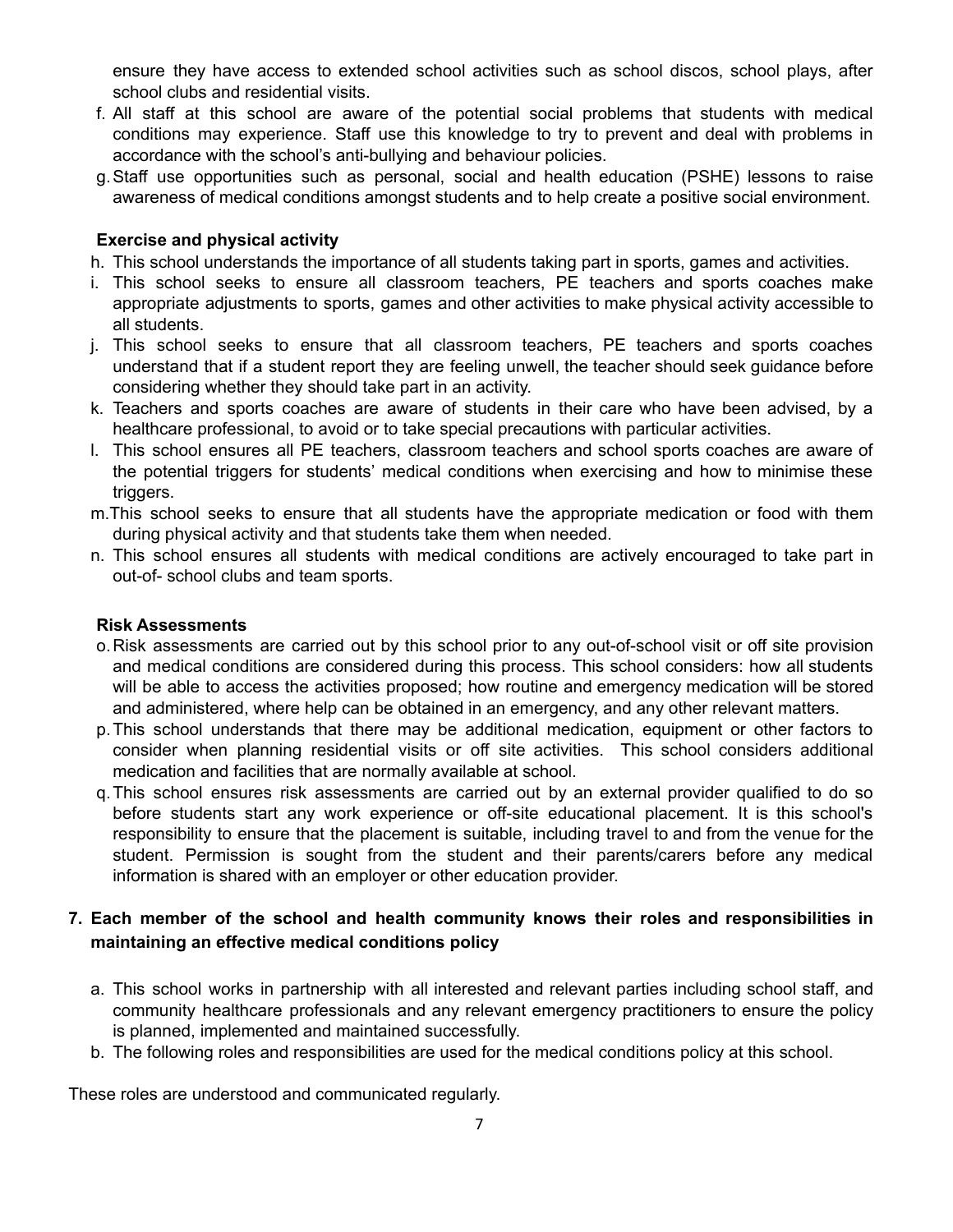#### **The Head Teachers** *have a responsibility to*:

- Ensure the health and safety of their staff and anyone else on the premises or taking part in school activities (this includes all students). This responsibility extends to those staff and others leading activities taking place off-site, such as visits, outings or field trips.
- Ensure the schools health and safety policies and risk assessments are inclusive of the needs of students with medical conditions and reviewed annually.
- Make sure the medical conditions policy is effectively implemented, monitored and evaluated and regularly updated.
- Ensure the school is inclusive and welcoming and that the medical conditions policy is in line with local and national guidance and policy frameworks.
- Ensure the policy is put into action, with good communication of the policy to all staff, parents/carers and governors.
- Ensure every aspect of the policy is maintained.
- Ensure that if the oversight of the policy is delegated to another senior member of staff ensure that the reporting process forms part of their regular supervision/reporting meetings.
- Monitor and review the policy at regular intervals, with input from School Manager parents/carers, staff and external stakeholders.

# **All New Forest Small's school staff** have a responsibility to:

- Be aware of the potential triggers, signs and symptoms of common medical conditions and know what to do in an emergency.
- Call an ambulance in an emergency.
- Understand the school's medical conditions policy.
- Know which students in their care have a complex health need and be familiar with the content of the student's Individual Health Plan.
- Know the schools registered first aiders and where assistance can be sought in the event of a medical emergency.
- Maintain effective communication with parents/carers including informing them if their child has been unwell at school.
- Ensure students who need medication have it when they go on a school visit or out of the classroom.
- Be aware of students with medical conditions who may be experiencing bullying or need extra social support.
- Understand the common medical conditions and the impact these can have on students.
- Ensure that all students with medical conditions are not excluded unnecessarily from activities they wish to take part in.
- Ensure that students have the appropriate medication or food during any exercise and are allowed to take it when needed.

**Teaching staff** have an additional responsibility to also:

- Ensure students who have been unwell have the opportunity to catch up on missed school work.
- Be aware that medical conditions can affect a student's learning and provide extra help when students need it, in liaison with the SENCo.
- Liaise with parents/carers, special educational needs coordinator and welfare officers if a child is falling behind with their work because of their condition.

**First aiders** have an additional responsibility to:

● Give immediate, appropriate help to casualties with injuries or illnesses.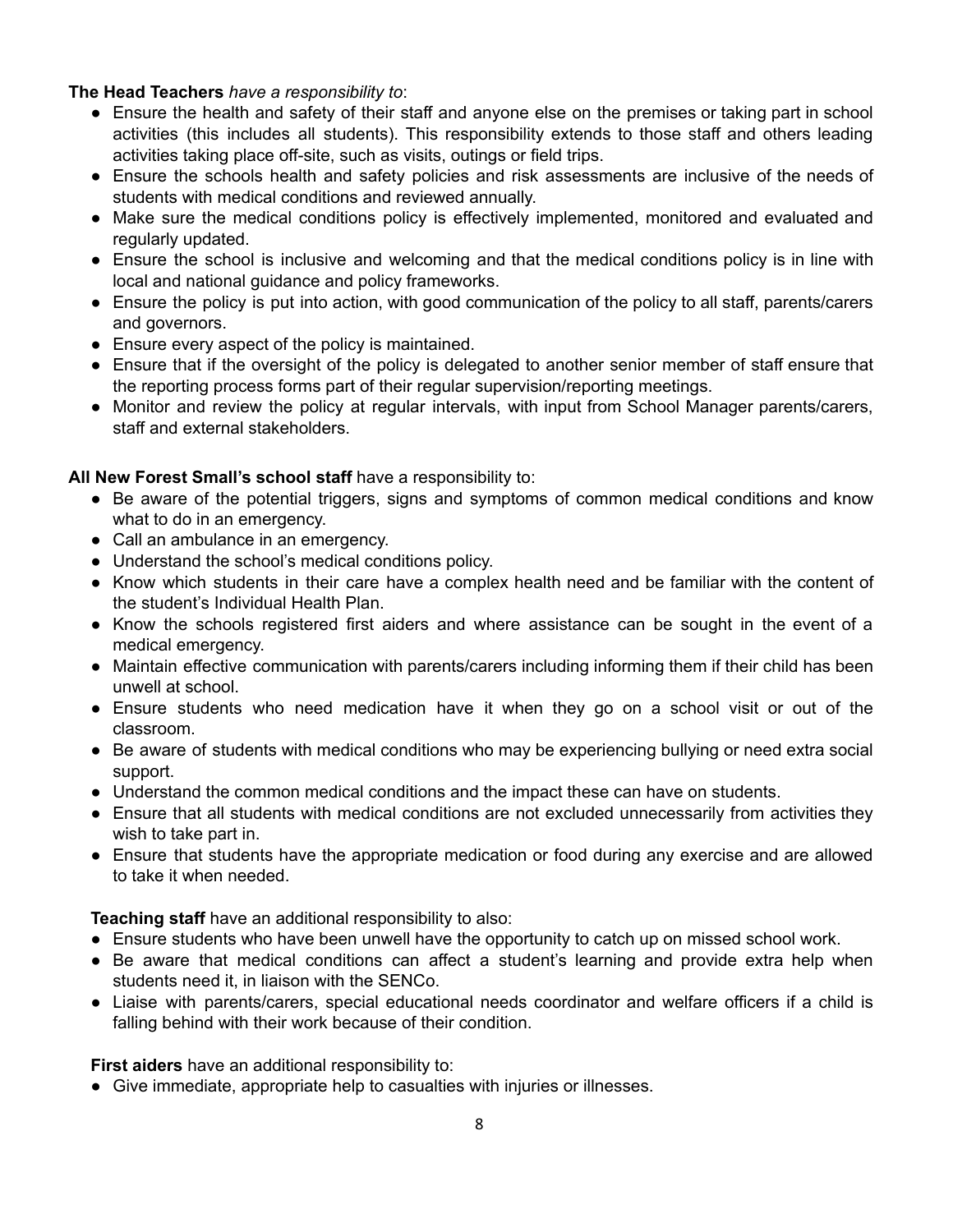- When necessary ensure that an ambulance is called.
- Ensure they are trained in their role.

**Special educational needs coordinators** have the additional responsibility to:

● Ensure teachers make the necessary arrangements if a student needs special consideration or access arrangements in exams or coursework.

#### **Students** have a responsibility to:

- Treat other students with and without a medical condition equally.
- Tell their parents/carers, teacher or nearest staff member when they are not feeling well.
- Let a member of staff know if another student is feeling unwell.
- Treat all medication with respect.
- Know how to gain access to their medication in an emergency.
- Ensure a member of staff is called in an emergency situation.

#### **Parents/carers** have a responsibility to:

- Tell the school if their child has a medical condition or complex health need
- Ensure the school has a complete and up-to-date Individual Health Plan if their child has a complex health need.
- Inform the school about the medication their child requires during school hours.
- Inform the school/provider of any medication their child requires while taking part in visits, outings or field trips and other out-of-school activities.
- Tell the school about any changes to their child's medication, what they take, when, and how much.
- Inform the school of any changes to their child's condition.
- Ensure their child's medication and medical devices are labelled with their child's full name.
- Ensure that the school has full emergency contact details for them.
- Provide the school with appropriate spare medication labelled with their child's name.
- Ensure that their child's medication is within expiry dates.
- Keep their child at home if they are not well enough to attend school.
- Ensure their child catches up on any school work they have missed.
- Ensure their child has regular reviews about their condition with their doctor or specialist healthcare professional.
- If the child has complex health needs, ensure their child has a written Individual Health Plan for school and if necessary an asthma management plan from their doctor or specialist healthcare professional to help their child manage their condition.
- Have completed/signed all relevant documentation.

# **8. The medical conditions policy is regularly reviewed evaluated and updated.**

a. This school's medical condition policy is reviewed, evaluated and updated in line with the school's policy review timeline – every two years, or earlier if necessary.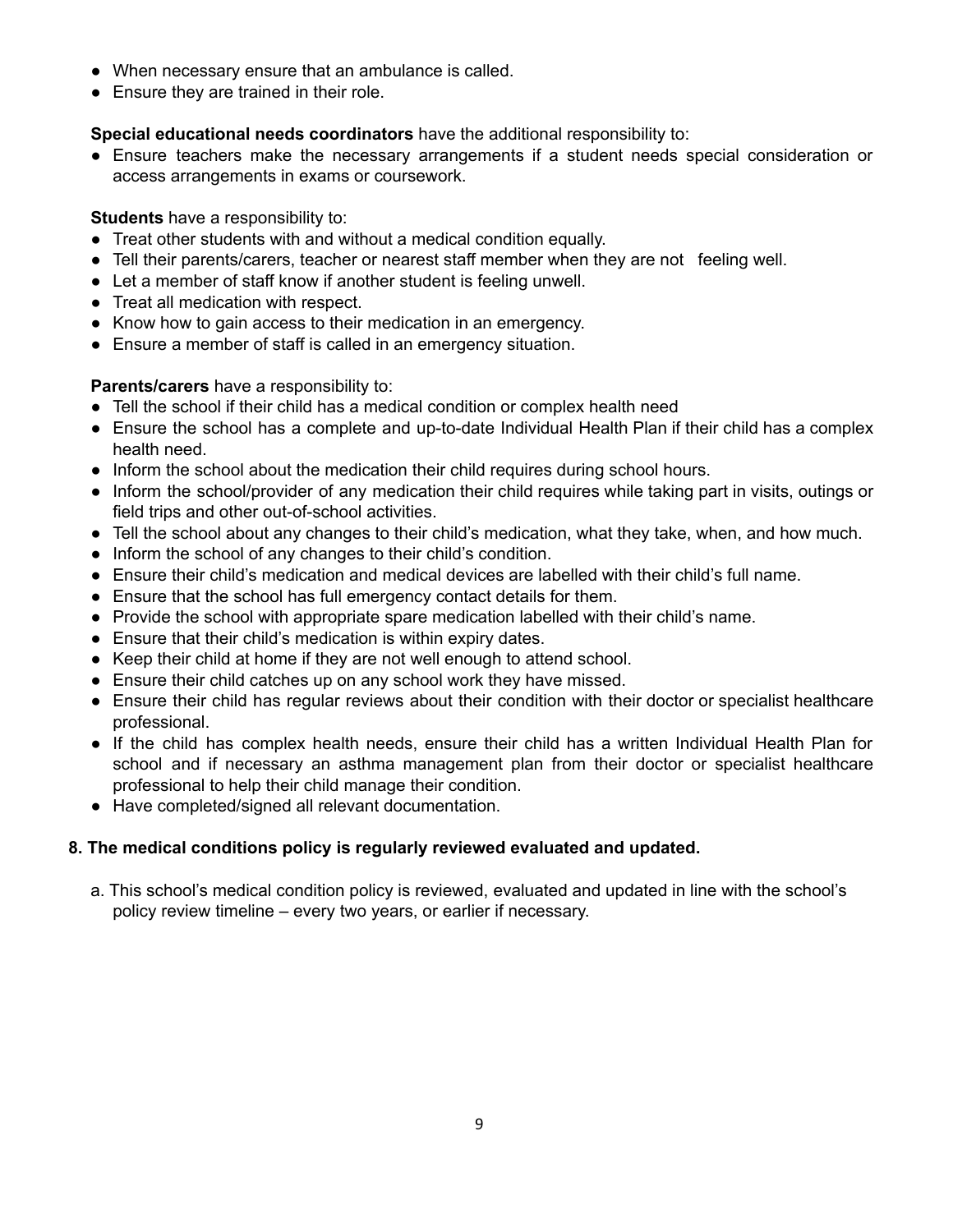# **Appendix 1**

| <b>Healthcare Plan</b>                                                           |  |
|----------------------------------------------------------------------------------|--|
|                                                                                  |  |
| Child's name                                                                     |  |
| Year Group                                                                       |  |
| Date of Birth                                                                    |  |
| Child's Address                                                                  |  |
| <b>Medical Diagnosis or Condition</b>                                            |  |
|                                                                                  |  |
|                                                                                  |  |
| Date                                                                             |  |
| Review date                                                                      |  |
| <b>CONTACT INFORMATION</b>                                                       |  |
| <b>Family contact 1</b>                                                          |  |
| Name                                                                             |  |
|                                                                                  |  |
|                                                                                  |  |
| <b>Family contact 2</b>                                                          |  |
| Name                                                                             |  |
| Phone No. (work) __________________________________ (home) _____________________ |  |
|                                                                                  |  |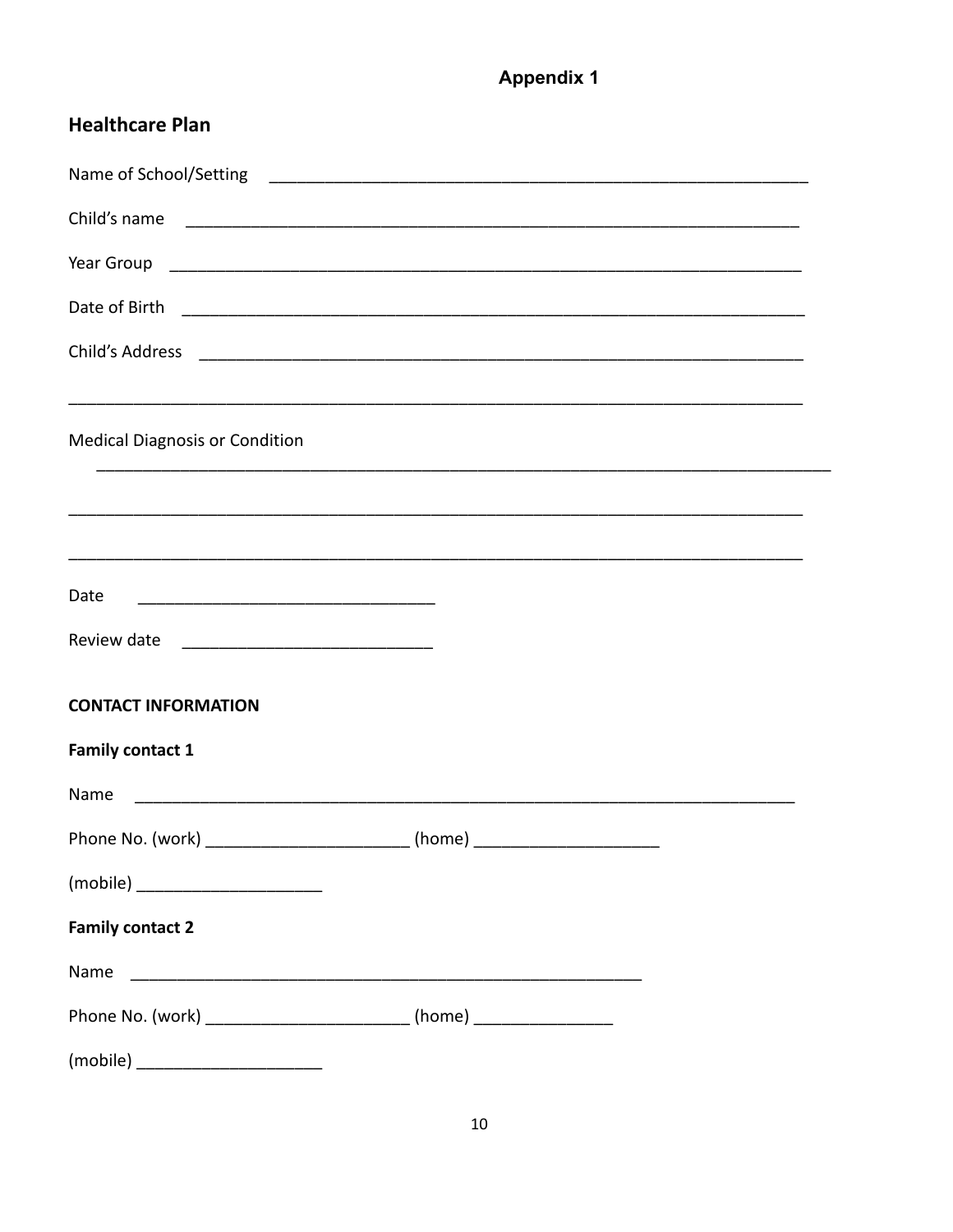| Describe medical needs and give details of child's symptoms & treatment                          |
|--------------------------------------------------------------------------------------------------|
|                                                                                                  |
|                                                                                                  |
| Daily care requirements Medication (dose): (e.g. before sport/at lunchtime)                      |
|                                                                                                  |
|                                                                                                  |
| Describe what constitutes an emergency for your child, and the action to take if<br>This occurs: |
|                                                                                                  |
|                                                                                                  |
| Follow up care:                                                                                  |
|                                                                                                  |
|                                                                                                  |

 $\begin{tabular}{ccccc} \multicolumn{2}{c|}{\textbf{\textcolor{blue}{\bf -}}\end{tabular}} \vspace{0.08in} \begin{tabular}{c} \multicolumn{2}{c|}{\textbf{\textcolor{blue}{\bf -}}\end{tabular}} \vspace{0.08in} \begin{tabular}{c} \multicolumn{2}{c|}{\textbf{\textcolor{blue}{\bf -}}\end{tabular}} \vspace{0.08in} \vspace{0.08in} \begin{tabular}{c} \multicolumn{2}{c|}{\textbf{\textcolor{blue}{\bf -}}\end{tabular}} \vspace{0.08in} \vspace{0.08in} \vspace{0.08in} \$ 

 $\overline{\phantom{a}}$ 

Who is responsible in an Emergency : (State if different for off-site activities)